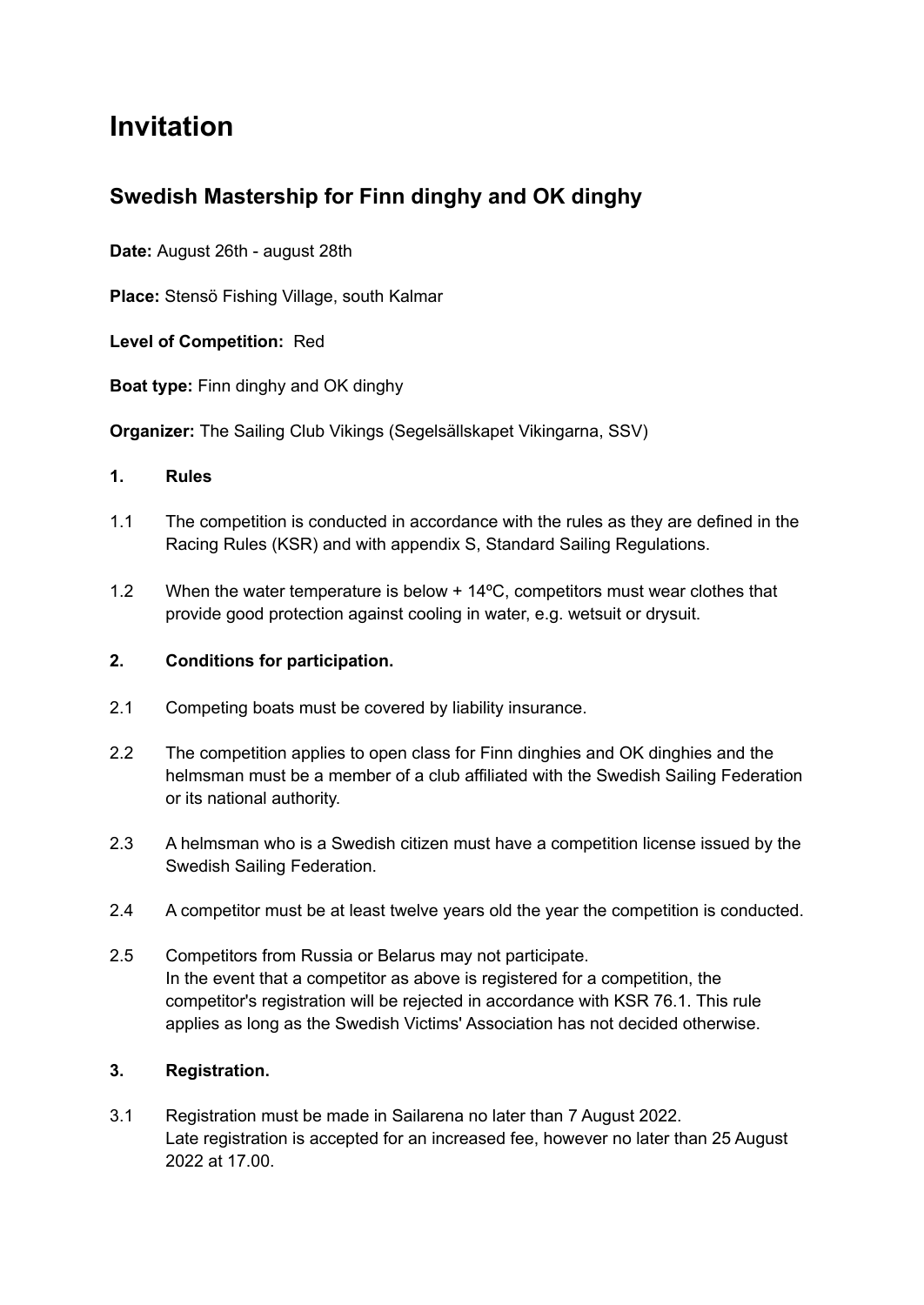3.2 The registration fee is SEK 1100 and is paid in Sailarena in connection with registration. Fee for late registration is SEK 2100. International sailors register via email to SSV and can pay on arrival. Date of notification according to section 3.1. The regatta dinner costs SEK 150 / person.

# **4. Registration and inspection.**

- 4.1 Registration must take place at the regatta expedition no later than 09.30 on 26 August 2022.
- 4.2 Competitors must be able to prove club membership and competition license and be able to show the boat's measurement certificate or equivalent.
- 4.3 A boat, crew or equipment can be checked at any time for compliance with the rules. On the water, the Racing Committee or the Technical Committee may instruct a boat to proceed immediately to a designated place for inspection.

# **5. Sailing regulations and information.**

5.1 The sailing regulations consist of KSR appendix S, Standard sailing regulations, and supplementary sailing regulations. The supplementary sailing regulations and other official information will be available on the official notice board outside the competition office.

# **6. Time program.**

6.1 August 25th, the regatta expedition is open from 17:00 - 20:00.

August 26th, the regatta expedition is open from 08:00 - 09:30.

August 26th, skipper meeting at 10:00.

August 26th, warning signal for today's first start at 10:55.

August 26th, no warning signal after 15:00.

August 26th, After Sail, soon after the end of the sailings.

August 27th, warning signal for today's first start at 09:55.

August 27th, no warning signal after 16:30.

August 27th, After Sail, soon after the end of the sailings.

August 27th, Regatta Dinner at 19:00..

August 28th, warning signal for today's first start at 09:55. August 28th, no warning signal after 15:00.

August 28th, award ceremony as soon as possible after sailing.

# **7. Implementation.**

7.1 8 races are planned.